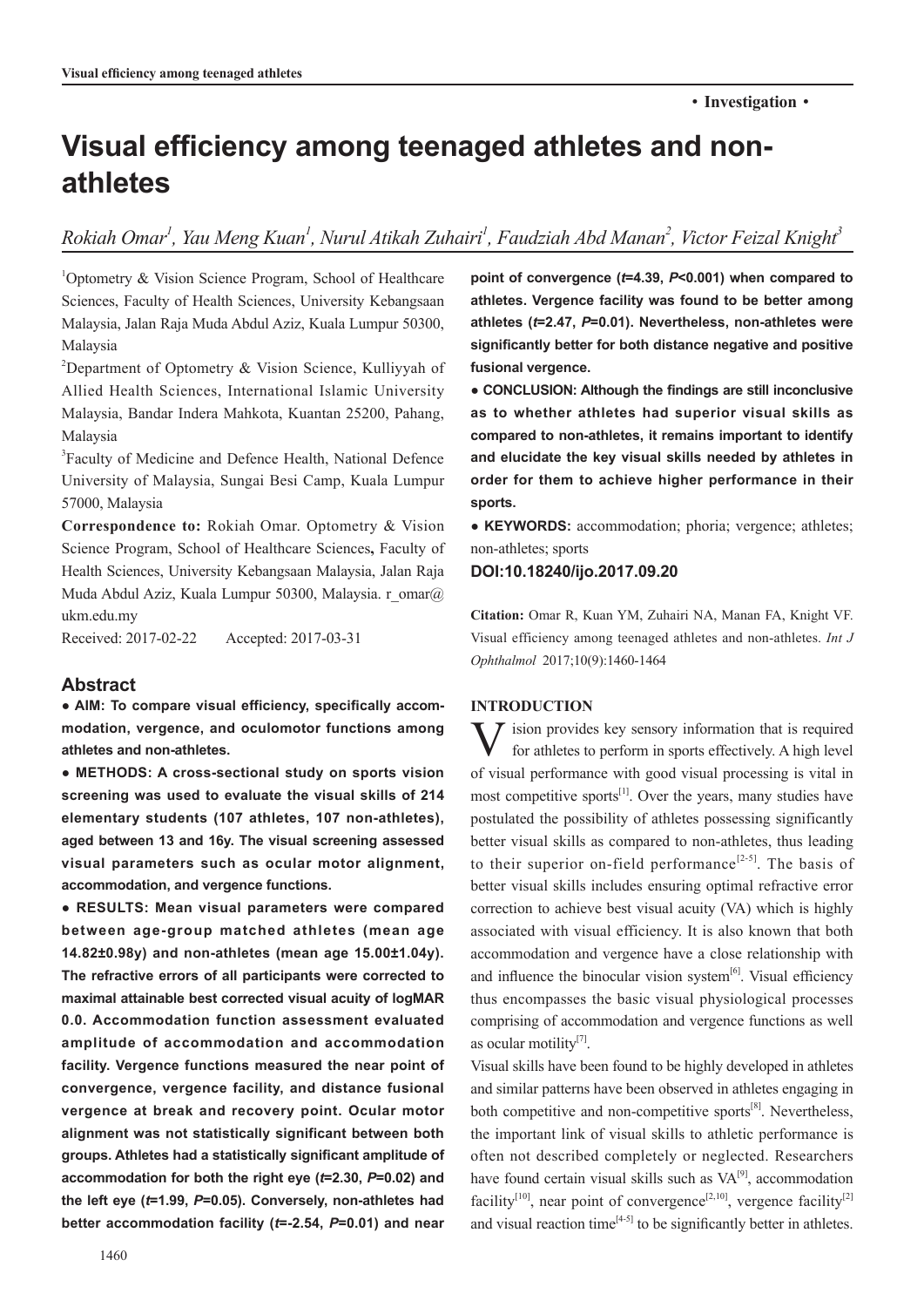Stine *et*  $al^{[11]}$  also suggested that athletes with low phoria had better binocular vision and depth perception.

Nonetheless, contradictions over visual skill findings between athletes and non-athletes have been demonstrated in studies comparing the amplitude of accommodation and ocular motor alignment between athletes and non-athletes, where it was found that there were no significant differences between these two groups<sup>[2,10,12]</sup>. Some researchers did note differences between elite and novice players of particular sports, however, this only attributed to less than 5% of the population variance in that particular sports<sup>[12]</sup>.

Athletes or coaches may not be aware that inadequacies in visual skills could be a barrier to or have an impact on peak sports performance, whence small improvements in visual skills may be critical enough to influence the sports outcome<sup>[13]</sup>. Hence, this study aimed to compare the visual efficiency of athletes and non-athletes.

## **SUBJECTS AND METHODS**

**Ethical Clearance** Informed parental consent was obtained prior to the study's commencement. All consent was administered individually and the consent form was signed by the parents before the students were enrolled into the study. This study was approved by the National University of Malaysia Human Subject Ethics Committee (UKM 1.5.3.5/244/ NN-081-2013) as well as by the Ministry of Education Malaysia [KP(BPPDP)603/5/JLD.10] and followed the tenets of the Declaration of Helsinki.

**Participants** This research was a cross-sectional study with its sample size determined using  $G^*$ Power 3.0.10<sup>[14]</sup>, with a power of 95% and an alpha level of 0.05 in a two-sided test construct. A total of 214 elementary students (107 athletes, 107 non-athletes) aged between 13 to 16 years of old, regardless of gender participated in this study. The mean age for the athletes was  $14.82\pm0.98y$  while for non-athletes was  $15.00\pm1.04y$ , with almost equal numbers of male and female participants enrolled. All participants were assessed using standard sports vision screening, conducted at Bukit Jalil Sports School, Bukit Jalil, Malaysian for athletes and Padang Tembak National Secondary School, Kuala Lumpur, Malaysia for non-athletes. Prospective subjects with a history of vision training, eye injury or ocular disease were excluded from this study.

**Visual Parameters** The battery of tests used in sports vision screening for this study included refraction, best corrected distance visual acuity, distance ocular motor alignment, accommodation and vergence functions. The accommodation functions assessed were amplitude of accommodation and accommodation facility. Vergence functions included near point of convergence, vergence facility, and fusional vergence which included both positive and negative fusional vergence.

**Refraction** Participants' refractive errors were determined using the retinoscopy technique without pupil dilation by

qualified optometrists. Best corrected refractive errors were further refined through subjective refraction using the crossedcylinder technique. The refractive errors were measured in diopters spheres (DS).

**Best corrected visual acuity** Once participants had completed refraction, the best corrected visual acuity was tested using an externally illuminated ETDRS logMAR chart at a distance of 4 m. Each letter in the chart scored 0.02 logMAR. Participants were encouraged to read the smallest identifiable letter. Three logMAR charts with differently arranged letters were used and presented to the participants in a randomized order to minimize the effect of learning and chart memorization.

## **Accommodation Functions**

**Amplitude of accommodation** Amplitude of accommodation was tested using the best-corrected vision of each eye with an RAF rule. The target chosen for the test on the RAF rule was 6/9 and it was moved slowly towards the participant until they first reported a sustained blur. The test was then repeated two more times for each eye. The average reading for each eye was recorded in diopters (D).

**Accommodation facility** The dynamics and stamina of accommodative response were evaluated using an accommodation facility test. This test was conducted using a Word Rock card of text size  $20/30$  with a  $\pm 2.00$  D lens flipper at a distance of 40 cm monocularly, and then binocularly for one minute. Participants were asked to clear out the letters as soon as possible once the lens flipper was placed in front of their eyes. The results for this test was based on the number of complete "flips" the participants were able to clear within one minute. Accommodation facility was measured in cycles per minute (cpm).

#### **Vergence Functions**

**Ocular motor alignment** This study measured distance ocular alignment using a Howell card with a 6 prism diopters (PD) base-down lens. The test was conducted at a distance of 3 m from the spectacle plane, leveled to the visual axis with the best refractive correction. A prism was placed in front of the left eye to create a doubling effect to the viewed Howell card. The magnitude of ocular misalignment was measured based on the participant's response to the arrow indicator of the number on the Howell card. An odd number denoted exophoria while an even number signified esophoria.

**Near point of convergence** Participants were asked to fixate on a single target and report to the examiner when the single target appeared as double when the target moved closer to their eyes. Any ocular deviation or misalignment noted during the measurement process signifies the near point of convergence objectively. The near point of convergence was measured three times and the average reading recorded in centimeters.

**Vergence facility** Vergence facility was tested at a distance of 40 cm using 12 base-out/3 base-in flippers placed on the left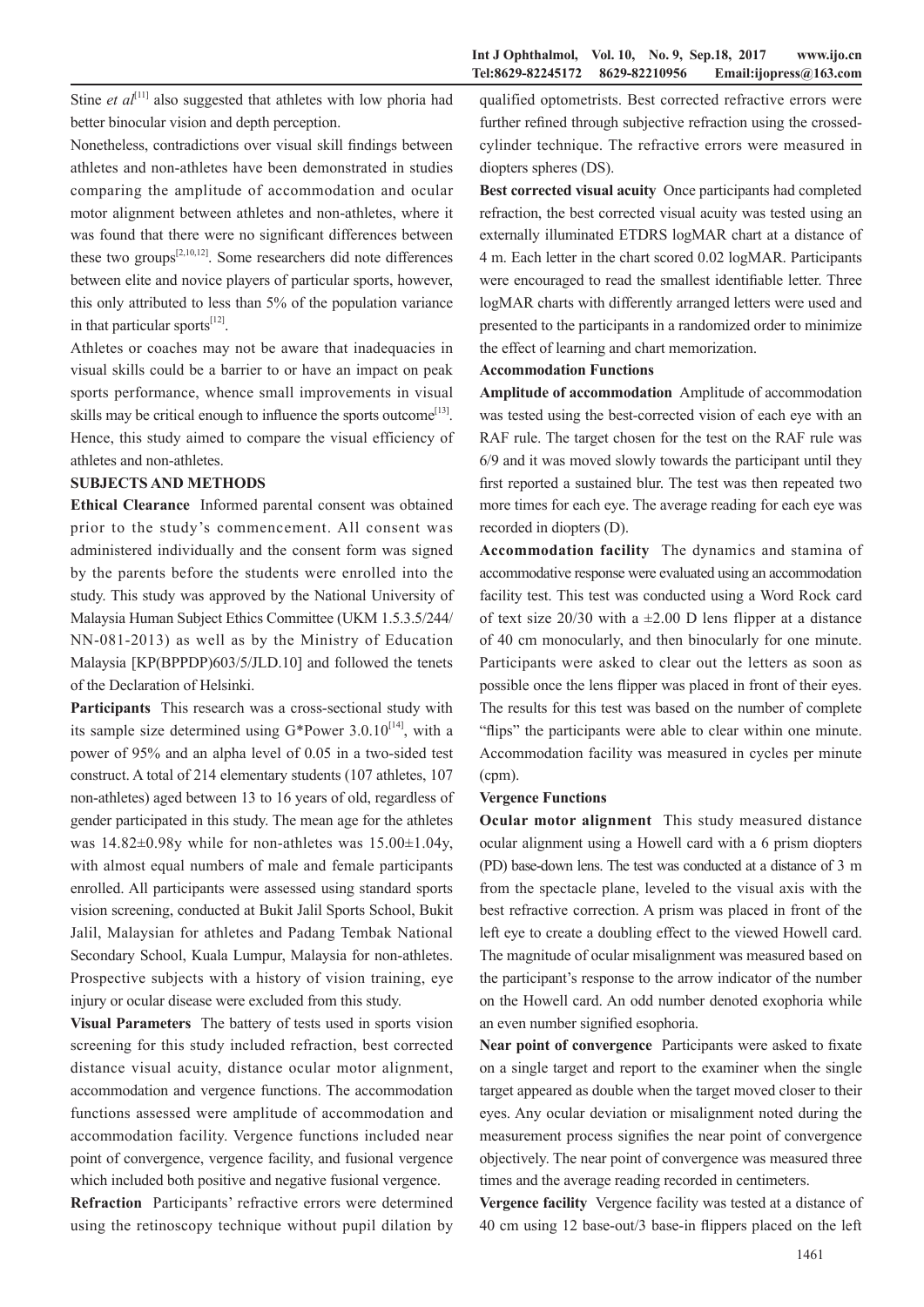#### **Visual efficiency among teenaged athletes**

| Category                |                                          |              | $Mean \pm SD$                 |                               |
|-------------------------|------------------------------------------|--------------|-------------------------------|-------------------------------|
|                         |                                          |              | Athlete $(n=107)$             | Non-athlete $(n=107)$         |
| Accommodation functions | Amplitude of accommodation (D)           | Right eye    | $12.47 \pm 1.76^a$            | $11.89 \pm 1.94$              |
|                         |                                          | Left eye     | $12.51 \pm 1.89^a$            | $12.01 \pm 1.81$              |
|                         |                                          | Both eyes    | $12.49 \pm 1.76^a$            | $11.95 \pm 1.83$              |
|                         | Accommodation facility (cpm)             | Right eye    | $12.14\pm4.55$                | $12.73 \pm 5.30$              |
|                         |                                          | Left eye     | $12.59\pm4.68$                | $13.30 \pm 5.70$              |
|                         |                                          | Both eyes    | $12.02\pm4.61$                | $13.65 \pm 4.81$ <sup>c</sup> |
| Vergence functions      | Ocular motor alignment (PD)              |              | $0.13 \pm 1.37$               | $-0.05 \pm 1.95$              |
|                         | Near point of convergence (cm)           |              | $5.93 \pm 3.60$               | $3.81 \pm 3.44$ °             |
|                         | Vergence facility (cpm)                  |              | $13.61 \pm 2.67$ <sup>c</sup> | $12.36\pm4.47$                |
|                         | Distance negative fusional vergence (PD) | <b>Break</b> | $7.33 \pm 3.68$               | $11.18\pm4.46^{\circ}$        |
|                         |                                          | Recovery     | $4.59 \pm 2.89$               | $6.38 \pm 3.28$ <sup>c</sup>  |
|                         | Distance positive fusional vergence (PD) | <b>Break</b> | $14.23 \pm 6.61$              | $16.66 \pm 8.95$ <sup>c</sup> |
|                         |                                          | Recovery     | $11.1 \pm 5.50$               | $10.49\pm 6.37$               |

#### **Table 1 Accommodation and vergence functions among teenaged athlete and non-athlete groups**

<sup>a</sup>P<0.05 and <sup>c</sup>P<0.001 denote significant difference between athletes and non-athletes.

eye while fixating at a  $0.18$  logMAR target<sup>[15-16]</sup>. Participants were instructed to make the letters single and clear as quickly as possible. The duration of test was one minute. The number of "flips" were calculated in one minute and recorded as cpm by the examiner.

**Fusional vergence** Fusional vergence measures the amount of fusional strength reserve available to maintain fusion of a single target. Distance negative fusional vergence (NFV) was measured prior to distance positive fusional vergence (PFV) to avoid vergence adaptation. A base-in (BI) and a base-out (BO) prism was used for NFV and PFV measurement respectively. PFV and NFV break and recovery points were measured at 6 m with a horizontal prism bar using a vertical row of 0.02 logMAR letter targets. The break and recovery points were recorded in PD.

**Statistical Analysis** All data were analyzed using the IBM Statistical Package for Social Sciences (v22.0, SPSS Inc., Chicago, IL, USA). Descriptive data for all visual parameters were analyzed to show mean, standard deviation (SD), and range. The Kolmogorov-Smirnov test was used to determine the status of data normality and parametric tests were used when *P*>0.05. Independent *t*-test was used to examine the visual parameters between athletes and non-athletes with the level of significance at *P*<0.05.

## **RESULTS**

All participants were required to undergo refractive assessment prior to the measurement of other visual parameters. The mean refractive error for athletes was found to be -0.85±1.47 DS while for non-athletes it was  $-0.87\pm1.72$  DS with their binocular best corrected visual acuity being 0.01±0.03 logMAR and 0.00±0.01 logMAR respectively. The range of refractive errors for athletes was from -6.00 to +1.00 DS while for non-athletes

it was from -8.00 to +1.00 DS. Analysis of the Kolmogorov-Smirnov test showed *P*>0.05, hence parametric tests were used to analyze the findings.

**Accommodation Functions** Table 1 shows the descriptive data of the accommodation parameters of athletes and nonathletes. Analyses showed that the athlete's amplitude of accommodation was significantly better than non-athletes for right, left and both eyes respectively  $(t=2.30, P=0.02; t=1.99)$ , *P*=0.05; *t*=2.21, *P*=0.03). However, the accommodation facility was not statistically significant between the athletes and non-athletes where the analysis revealed (right eye, *t*= -0.87, *P*=0.38; left eye, *t*=-0.99, *P*=0.32 and for both eyes, *t*=  $-2.54, P=0.01$ .

**Vergence Functions** Table 1 describes the mean and standard deviation for vergence functions. Visual parameters on ocular motor alignment did not show any significance between athletes and non-athletes (*t*=0.77, *P*=0.44). Analyses showed that near point convergence was better in non-athletes compared to athletes (*t*=4.39, *P*<0.001). Vergence facility was statistically significant for athletes as compared to non-athletes (*t*=2.47, *P*=0.01). Nevertheless, it was statistically significant for both distance negative fusional vergence at break point (*t*=-6.89, *P*=0.001) and recovery point, (*t*=-4.25, *P*=0.001). Analyses were statistically significant (*t*=-2.26, *P*=0.03) for distance positive fusional vergence at break point, but not at recovery point (*t*=0.77, *P*=0.44).

## **DISCUSSION**

The majority of participants in this study were myopes with mild to minimal astigmatism of 0.25 to 0.75 cylindrical diopter (DC). There were similar refractive errors and best corrected visual acuity between both the groups; probably because the research participants were entirely of an Asian population<sup>[17]</sup>.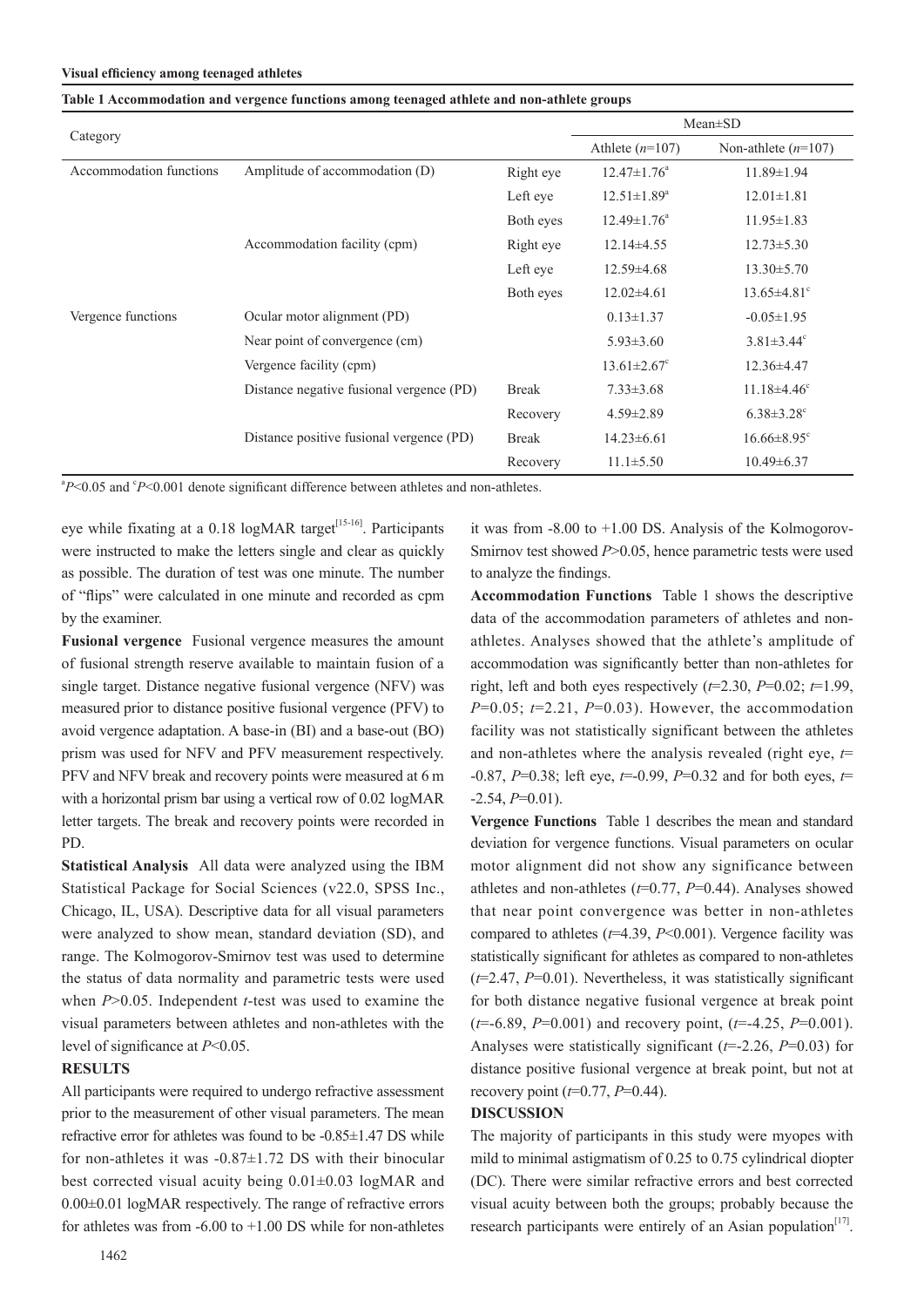However, the best corrected VA for athletes was below normal as the standard recommended visual acuity for competitive athletes should be at least -0.1 logMAR monocularly and binocularly<sup>[18]</sup>. From our study,  $63\%$  of athletes had refractive errors at distance but were not wearing any form of optical correction for sharper and precise vision. Refractive error as low as 0.25 DS myope should be corrected as studies have found that even low refractive errors may possibly have a significant impact on sports performance $[19]$  as athletes are required to differentiate fine details clearly in sports play prior to choosing the appropriate response. Stereopsis was also assessed between athletes and non-athletes but found to be insignificant  $(P=0.57)$ , as most of the participants in this study consisted of junior athletes. Our results differ from previous studies<sup>[2,8-9]</sup> as most compared stereopsis between elite athletes and non-athletes.

Our findings were consistent with other studies with regards amplitude of accommodation for monocular and binocular conditions, showing superiority in athletes as compared to non-athletes and were within the normative values described by Hofstetter<sup>[20]</sup>. Stronger accommodation was postulated to be linked to an athlete's daily on-field training; where the training would emphasize on attaining and focusing on targets to achieve higher accuracy in sports play. Accommodation facility is crucial for athletes to facilitate them in adjusting their focus rapidly for stable and clear vision, especially when attempting to fixate from distance to near or vice versa. Although athletes were found to have a higher amplitude of accommodation than non-athletes, their accommodation facility was lower and these findings were consistent with the study by Christenson and Winkelstein<sup>[2]</sup>. In this study, accommodation facility was tested using ±2.00 DS lens flippers, in contrast to other studies which used  $\pm 1.50$  DS or  $\pm 1.00$  DS lens flippers. Subsequent studies have suggested using  $\pm 2.00$  DS lens flippers for testing accommodation facility as it enables better differentiation of participants from symptomatic and non-symptomatic populations $[16]$ . Due to the differences in the power of accommodation flippers used, the amount of relaxation and stimulation of accommodation system would be dissimilar. Higher power lenses would provide a lower range of relaxation and stimulation of the accommodation system $[21]$ .

Ocular motor alignment was found to be highly related to the spatial localization of an object in space, which is vital for sports performance in a dynamic environment such as in badminton, tennis, football and hockey<sup>[19]</sup>. This study noted that the athletic population studied were esophoric while the non-athletes were exophoric. Previous literatures have shown that athletes with esophoric eye posture tend to undershoot by seeing the object nearer to them than it actually is while exophoric eye posture tends to be vice versa $^{[19]}$ , which could have a significant effect on athletes in dynamic sports

requiring catching and/or hitting a ball. Another factor to take into consideration is the conduct of ocular motor alignment assessments in an uncorrected visual state. Though the amount of ocular motor alignment found in both populations was almost negligible and within the normative values as described by previous studies<sup>[7,22]</sup>, this does not reflect the true scenario of ocular motor alignment in athletes as most participants were not wearing any refractive correction despite having refractive error.

There are contrasting views as to whether vergence functions should be better in athletes as compared to non-athletes<sup>[2,12,23]</sup>. However, in this study, it was found that athletes were better in near point of convergence than non-athletes, possibly because this test does not directly relate to the visual task requirements needed in many sports. There are not many studies conducted that include fusional vergence examination on athletes<sup>[12,24]</sup>, hence direct comparison of these studies was not possible. Non-athletes had a higher fusional range as compared to athletes, indicating that athletes had lower compensation of their visual binocularity system. However, athletes did have a better ability to regain single vision after diplopia based on the analysis for distance PFV at recovery. Previous studies have speculated the possibility of athletes having narrower vergence ranges, which leads to a more precise spatial judgment ability<sup>[19,24]</sup>. More studies would be necessary to understand the relationship of vergence ranges in relation to better spatial judgement and sports performance. Nevertheless, vergence facility was reported to be superior in the athletes compared to the non-athletes in this study supporting the idea that athletes can adjust their vergence posture rapidly and accurately.

In contrast to previous literature, our study found non-athletes to have better accommodation facility, near point convergence, vergence facility, distance negative fusional vergence at break and recovery as well as distance positive fusional vergence at break parameters, indicating better accommodation and reserves than athletes. A direct comparison of data with the literature was not possible because most of these studies were conducted using different ethnic backgrounds, age groups, and sports background parameters.

In conclusion, only certain aspects of visual skills related to accommodation and vergence were noted superior in athletes compared to non-athletes while the other visual skills did not show that athletes were better than non-athletes. Although inconclusive, this study provides a baseline on the visual skills that need to be assessed and optimized in athletes to maximize their on-field visual potential through the use of an effective visual training program. All athletes should be advised to undergo regular eye examination annually with a visual performance evaluation to ensure that visual function would not be a limiting factor to their sports performance. Sports vision examination would enable an athlete to have better